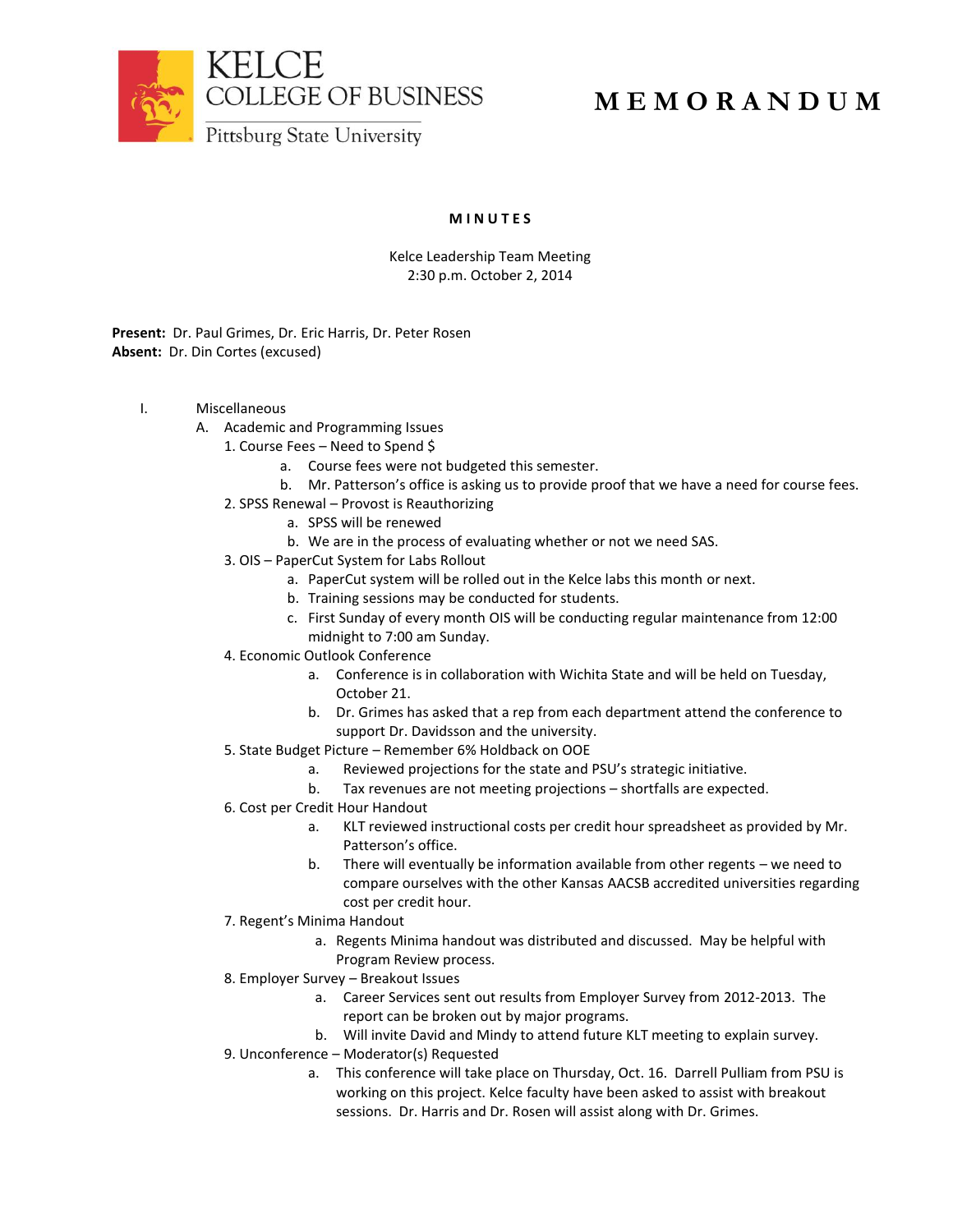10. John Lowe's Visit Scheduled and Fall KBOA Meeting  $-$  November  $4<sup>th</sup>$ 

- a. Executive on Campus, John Lowe, will be on campus November 4.
- b. Dr. Grimes and Holly Kent have laid out a tentative schedule. Dr. Grimes reviewed the plan with the chairs.
- c. We will have Mr. Lowe making a presentation to all 9:30 classes in McCray recital hall. Dr. Grimes reviewed all faculty who have 9:30 classes so that they can be informed of this event.
- d. Kelce Advisory Board members will be invited to the presentation, a lunch and a brief meeting so they can meet Mr. Lowe.
	- i. Phillips 66 folks have asked to have some time with Mr. Lowe to unveil the areas in Career Services which they have funded.
	- ii. Schedule is arranged to accommodate both Phillips and KBOA needs.
- B. Immediately Upcoming Events
	- 1. Rumble in the Jungle Saturday
		- a. Departments are set to help with Rumble in the Jungle this Saturday.
	- 2. Kelce Golf Tournament Monday, Oct. 6, in Overland Park.
		- a. Expecting largest turnout to-date new less expensive venue grad students helping with event.
- C. Dean's Upcoming Travel Leaving Office next Thursday, Return following Wednesday 1. Houston: AACSB Pre-Visit to UH-Victoria
	- 2. Chicago: Mid-America Business Dean's Annual Conference Enactus Award: 2nd place in Innovative Teaching Initiative (Lynn Murray & Suzanne Hurt)
- D. Tom Byler is Kathryn Richard's replacement in the Small Business Development Center. Dr. Grimes will be meeting with Mr. Byler on Friday to discuss various issues including internship opportunities with Kelce students. Will need a faculty advisor to supervise internships.
- E. Tatiana Sildus, from the College of Education, has formed a relationship with a university in Vladimir, Russia. The university is primarily focused on business and engineering and would like to have contact with the business college at PSU, and in particular to have contact regarding Enactus activities.
- F. Dr. Grimes discussed the gifts to the college report. We recently received a large gift for \$100,000 from Pete Esch toward his scholarship endowment.
- G. Position description for Associate Dean/MBA Director has been prepared and sent to the provost for review.
- II. Updates and Announcements
	- A. Cortes In Vietnam
	- B. Harris MBA Taskforce Update. The task force is meeting weekly and is working to uphold current policies in the MBA Program. They are discussing the role of the GMAT, as well as errors that were made by the Graduate Office on students being told that they have been conditionally/ unconditionally admitted. Discussion followed on admission pathways for MBA students – may be able to waive some requirements based on work experience, other graduate degrees, etc.
	- C. Rosen Turkey Trip Debrief. The PSU Turkey delegation trip was a very good trip. Discussed how PSU recruits academically. Visited several colleges and universities.
- III. Old Business
	- A. Provost's Visit with Faculty on Friday and Personnel Matters
- IV. New Business
- V. Adjourn 4:20